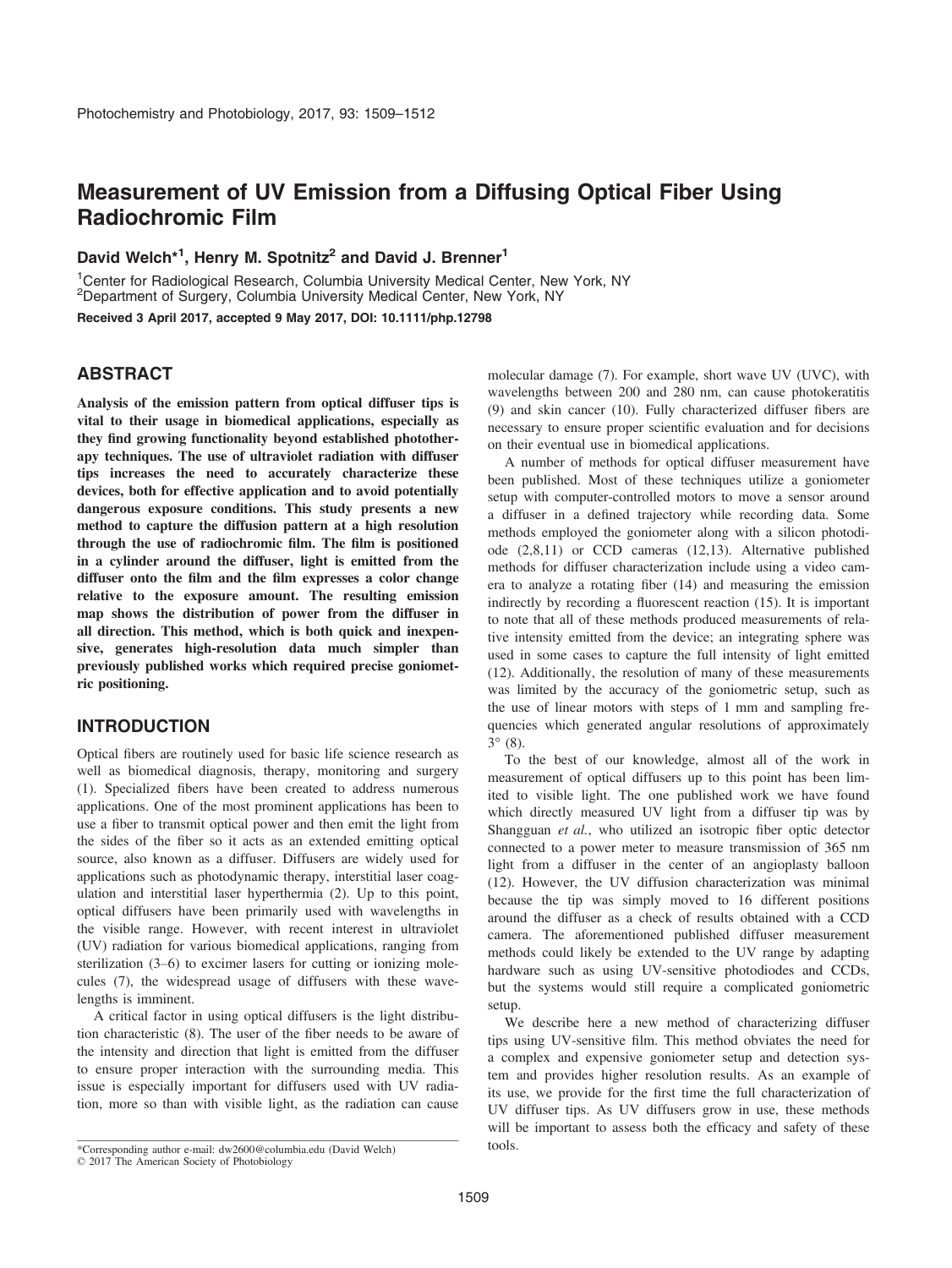#### MATERIALS AND METHODS

Measurement setup. The key in measurement of the total radiant power from the diffuser was positioning of the UV-sensitive film to surround the diffuser. To achieve this we constructed an acrylic jig to hold both the diffuser tip and a piece of film in a cylinder surrounding the tip, as shown in Fig. 1. The holder piece was a 12.7 mm thick piece of acrylic with a #60 (1.016 mm) hole drilled entirely through and a 19.05 mm diameter hole counterbored approximately 6 mm deep. The fiber to be measured was pushed through the hole and suspended in free space. The UV-sensitive film was rolled into a 19.05 mm diameter cylinder, with the active region facing inward toward the fiber and placed in the counterbored hole to hold it in position. An additional piece of UVsensitive film was attached with adhesive tape to the top of the cylinder to enclose the diffuser tip, therefore capturing power emitted out of the distal end of the tip. There was no film placed around the region where the tip passes through the acrylic but this area is minimal and has little effect on the measurement of the total radiant power from the diffuser tip. A measurement was taken by emitting UV from the diffuser tip for adequate time to observe exposure across the film surface; in this work we exposed for 300 s. Multiple fibers were characterized with this method and a representative sample has been shown in the results.

Film properties. The UV-sensitive film used in this study was a specialty order from Ashland Specialty Ingredients (Bridgewater, NJ) referred to as unlaminated Gafchromic EBT3 (Product Code 849952). This specialty film is essentially one-half of the regular Gafchromic EBT3 film; it is simply a  $14 \mu m$  thick active layer on top of a  $125 \mu m$ polyester substrate. The active layer contains a proprietary mixture of active material, marker dye, stabilizers and other components. In our previous work, we reported on the utility of this film for UV exposure measurement (16). The film showed a response to exposures from wavelengths ranging from 207 nm to 328 nm and exhibited a dynamic range extending up to as high as 100 mJ cm<sup>-2</sup>. The film is extremely sensitive, with radiant exposures in the range of  $\mu$ J cm<sup>-2</sup> detectable for 222 nm light. Our previous work also showed that the film has a wavelength dependent response, thus it is important to calibrate with a source emitting a spectrum that matches the analyzed light source. The film has a high spatial resolution with the ability to resolve features to at least 25 µm. The polyester layer is blocking to UV radiation so the active region must be oriented toward the source for accurate measurement. When the film is radiated on the side with the active region it exhibits a nearly ideal cosine response like other radiochromic films (17, 18).

Film calibration. Calibration of the UV-sensitive film was performed through a series of exposures using an excimer lamp (High Current Electronics Institute, Tomsk, Russia) with a krypton–chlorine (Kr-Cl) gas mixture emitting principally at 222 nm. A custom bandpass filter (224NB7, Omega Optical, Brattleboro, VT), CWL of  $224^{+2}_{-1}$  nm and FWHM of  $7^{+2}_{-1}$  nm, was used with the Kr–Cl lamp to isolate the 222 nm peak. Optical power measurements were performed using an 818-UV/DB low-power UV-enhanced silicon photodetector with an 843-R optical power meter (Newport, Irvine, CA). A range of radiant exposures, from



Figure 1. A drawing of the measurement setup shows the position of the optical diffuser within the cylinder of UV-sensitive film. The fiber enters into the cylinder through a piece of acrylic which both suspends the fiber and holds the film in place. A piece of film also encloses the distal end of the cylinder. The diffuser emits photons in all directions which are recorded as a color change in the film.

3.6  $\mu$ J cm<sup>-2</sup> up to 281.6 mJ cm<sup>-2</sup>, were performed on the film to define a response curve. The exposure film and corresponding response curves for all three color channels of each film are shown in Fig. 2.

Film analysis. Films were scanned as 48 bit RGB TIFF images at 150 dpi using an Epson Perfection V700 Photo flatbed scanner (Epson, Suwa, NGN, Japan). The image files were processed using custom software developed by Alves et al. (19) which improves on multichannel methods (20) using robust optimization for dose calculation. The resulting file, with each pixel value equal to the radiant exposure value in  $mJ$  cm<sup>-2</sup>, was imported into MATLAB (MathWorks, Natick, MA). The 150 dpi image has pixel dimensions of 169  $\mu$ m  $\times$  169  $\mu$ m. Each pixel exposure value was multiplied by the area of the pixel and then divided by the length of the exposure, resulting in the radiant flux each pixel was exposed to. The total radiant power output by the diffuser tip was calculated by summing the power over the area of exposed film.

Diffuser properties. The UV diffuser analyzed in this study was a custom piece produced by Molex, LLC. (Phoenix, AZ). The diffuser tip is 5 cm long and has a diameter of 1 mm. The 1 mm diameter portion extends back from the diffuser region an additional 1 cm where it is fused with a solarization resistant multimode fiber. The fiber has a numerical aperture of 0.22 and is comprised of a 400 µm diameter deep UV glass core, a doped silica cladding with an outer diameter of 440 um, and a polyimide coating for a total outer diameter of 480 um.

Laser properties. A compact solid-state UVC laser module with 222 nm emission wavelength was supplied by SHARP Laboratories of Europe (Oxford, United Kingdom), a subsidiary of SHARP Corporation (Osaka, Japan). The laser beam was focused directly into the polished end of the fiber attached to the diffuser using a 6 mm diameter UV fused silica plano-convex lens with 10 mm focal length (LA4280, Thorlabs, Inc, Newton, NJ). We measured the optical power into the diffuser fiber to be approximately 12  $\mu$ W.



color change in the film for each exposure. An unexposed piece of film is at the top left of the two rows of increasing exposures, which range in value from 3.6  $\mu$ J cm<sup>-2</sup> up to 281.6 mJ cm<sup>-2</sup>. Color change is noted as the net change in optical density from the unexposed piece of film (netOD) for each color channel. All three color channels are used jointly to determine the exposure level for a given color change.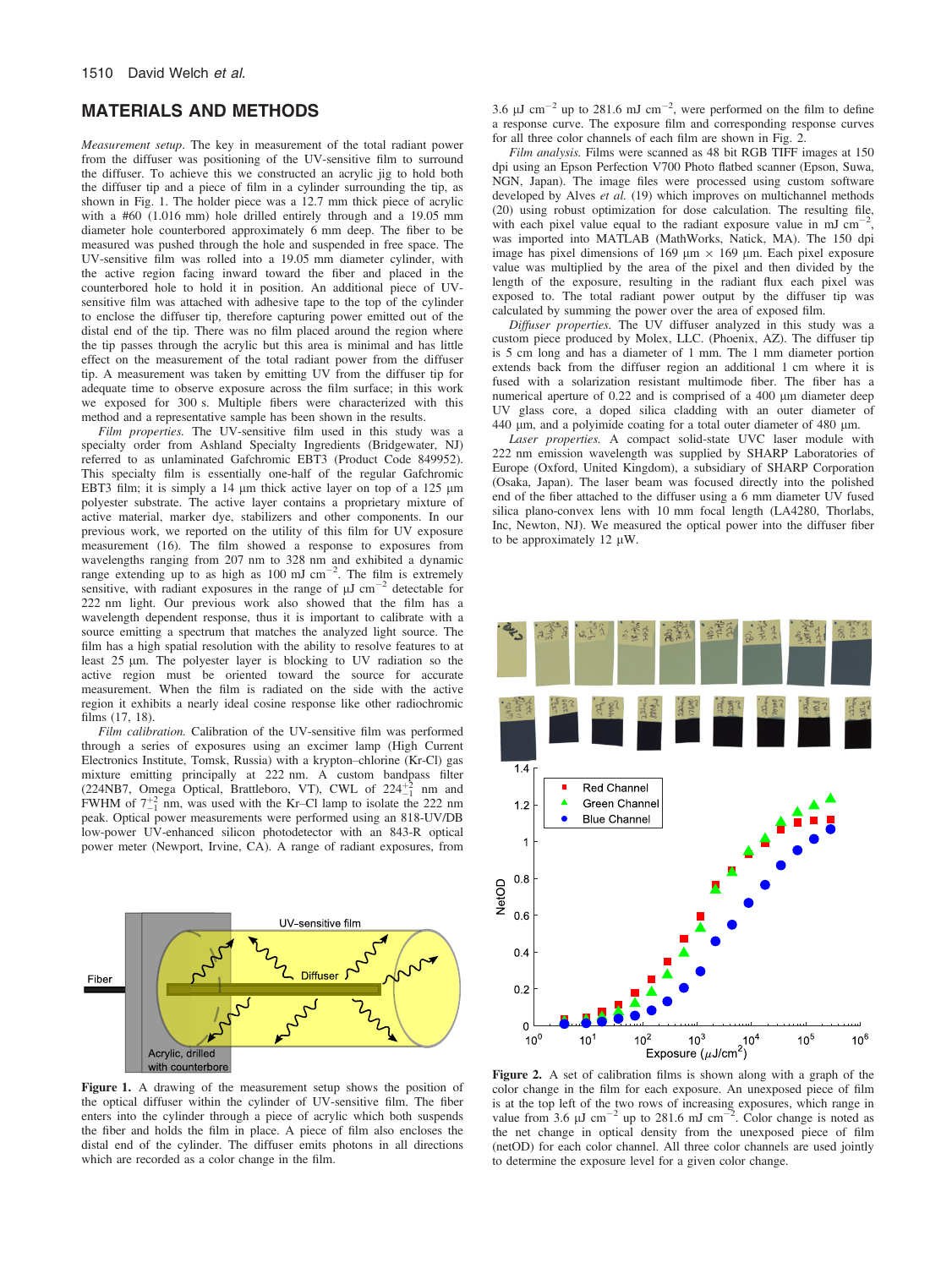### RESULTS AND DISCUSSION

An example of the total power distribution from a test diffuser is shown in Fig. 3 along with the original scanned image of the analyzed films. The main piece of film, which was wrapped in a cylinder around the diffuser, is accompanied by a smaller piece of film which was placed on the end of the cylinder. Together these films show the power distribution coming out of the diffuser tip. The sum of the power over this surface area is 9.43  $\mu$ W. The loss of power from the 12  $\mu$ W aimed into the fiber is likely due to imperfect optical focusing into the fiber and losses from transmission through the fiber itself.

Figure 3 contains high-resolution data on the distribution of power out of the fiber. The power map exhibits areas along the fiber which emit UV at approximately twice the intensity observed over the majority of the surface. The map also shows that while the diffuser is 5 cm long the output loses uniformity outside of approximately the middle 80% of the length. Based on the diameter of the film cylinder, 19.05 mm, and the dpi of the scanned image, 150 dpi, the angular resolution for this result is approximately  $1^\circ$  around the circumference of the fiber. To the



Figure 3. Scanned images of the films used for an example diffuser characterization include a rectangular piece which was rolled to create the cylinder and a piece which made the end face. The film is shown after exposure to UV radiation from a diffuser for 300 s. The exposure at each pixel was calculated from the calibration curve to create the power map shown below the scanned image. The summation of this power distribution gives the total power emitted from the diffuser. A dashed red circle was added to the film image and the power map to indicate the region which formed the end face of the cylinder. The power map for this diffuser clearly shows differences in exposure properties for the entire length of the diffuser. While a perfect cylinder would unroll to a rectangular shape our result is slightly tapered. This taper indicates that the cylinder had a larger diameter at the distal end of the fiber. The difference in diffuser to film distance does alter the total power distribution map shown on the film but the effect is minimal and overall negligible for diffuser assessment.

best of our knowledge, the ability to characterize diffuser fibers to this level of detail has never been demonstrated, especially in the UV range. The high-resolution data on the emission profile of UV diffuser tips are a significant improvement over previous attempts at characterizing diffusers using goniometric methods.

It is important to note that the power map was at a distance of approximately 9.5 mm away from the diffuser; examination of the angular distribution of power requires the cylinder size for accurate calculation. A power map taken closer to the fiber would show higher intensities but the resolution of the distribution would be lower. However, measurements of total power out of the tip are immune to variations in the film cylinder size; a smaller radius will produce higher intensity in a smaller area but a larger radius will return lower intensity over a larger area. Thus, it is important to choose a film cylinder size that is aligned with the goals of the experiment if distribution data are to be examined. Additionally, if distribution data are required then care should be taken to maintain the film at a consistent distance away from the tip. The example power distribution shown in Fig. 3 is not perfectly rectangular; this tapered shape indicates the cylinder had a larger diameter at the distal end. As the difference in diameter of the cylinder is minimal this likely had a negligible effect on the overall visualization of the power distribution. The total power output calculation was not changed due to this misalignment.

In our previous work with this film (16), we demonstrated maximum sensitivity in the UVC range but then dropping off significantly at UVB and longer wavelengths. This film worked well in this application as our light source was in the UVC range so it could be accurately calibrated, but it is important to note that these methods could be applied more generally given a suitable film was available. It is also important to note that this film allowed us to measure the absolute power emitted from the diffuser tip. This is in contrast to previous works characterizing diffusers which only reported relative intensities. The absolute power distribution data eliminates the need for expensive equipment, such as an integrating sphere, to fully examine the performance of the diffuser.

## **CONCLUSION**

Overall, the methods presented here are an immense improvement in optical diffuser characterization techniques. The advantages of film analysis, including low cost, minimal processing, high spatial resolution and high exposure sensitivity, are showcased with this novel application area of diffuser intensity measurement. These measurements are especially notable with the added difficulty of performing measurements in the deep UV range. We believe these methods will become indispensable as the prevalence of UV diffuser tips rises with their expanded use in biomedical and other scientific applications.

Acknowledgements—This work has been supported by Columbia-Coulter Translational Research Partnership 9/1/15–8/31/16 "Ultraviolet Laser Sleeve" grant to Drs. Spotnitz and Andreas Hielscher. We are thankful to Dr. Karl Welna, Dr. Tim Smeeton and SHARP Laboratories of Europe for assistance with the UVC laser module.

#### **REFERENCES**

1. Keiser, G., F. Xiong, Y. Cui and P. P. Shum (2014) Review of diverse optical fibers used in biomedical research and clinical practice. BIOMEDO 19, 080902.